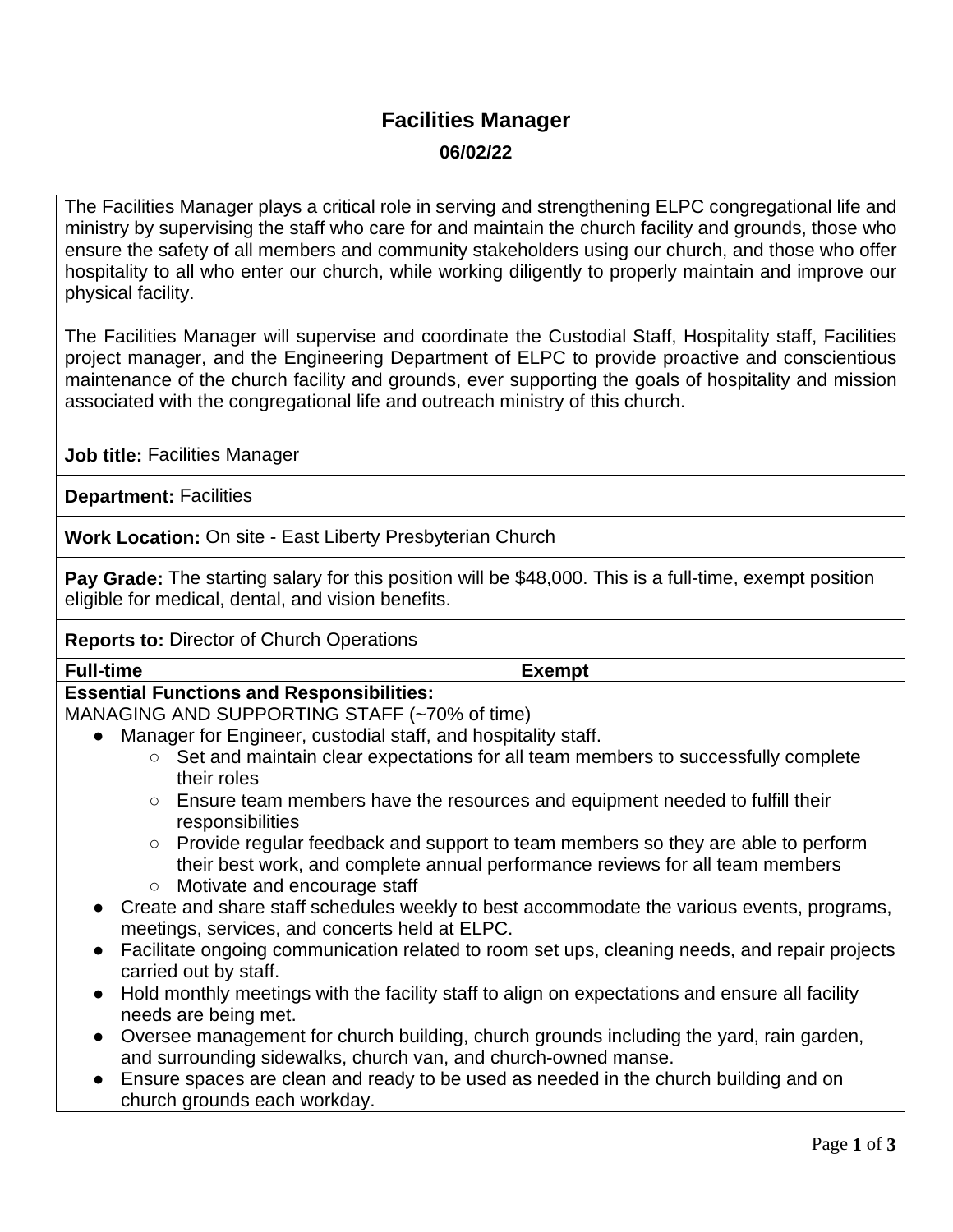## **Facilities Manager**

### **06/02/22**

- Coordinate and supervise set up of spaces for all events with the Director of Church Operations.
- Execute human resources responsibilities, including:
	- Approving time worked and leave balances for the facility staff weekly via automated system.
	- Maintain records and train all staff in occupational safety and health codes.
	- Work with HR staff to recruit and onboard new staff as needed.

#### ADMINISTRATIVE (~30% of time)

*This position is supported by the Administrative Assistant for Operations.*

- Meet weekly with Director of Church Operations to ensure all programming and set-up needs can be met.
- Attend weekly Program Staff meetings.
- Work with other members of Program staff to understand needs of various programs and ensure they can be met.
- Attend the monthly Property Committee meeting to deliver project reports, review financials, and address questions related to general facilities operations.
- Work with the Property Committee and Director of Church Operations to develop and enact safety and building policies.
- Work closely with the Engineer regarding capital projects and other facility maintenance and/or repair needs as designated by the Property Committee.
- Coordinate with the Engineer to ensure all systems have been tested, inspected and certified.
- Manage paperwork related to building maintenance, housekeeping, and personnel.
- Maintain electronic records regarding the repair work, vendors, supplies, and costs associated with ongoing facility maintenance.
- Maintain and update vendor information in the ACS invoice system.
- Manage the facilities budget and spending, including:
	- Ensuring all staff have the correct PPE to do their job safely.
	- Ordering uniforms for facility staff.
	- Ordering supplies pertaining to the upkeep of the building and grounds.
	- Purchasing any equipment, furniture, and supplies for the maintenance and improvement of the church as approved by supervisor.
	- Tracking all expenditures against annual budget.

#### **Position Requirements and Qualifications:**

- A strong faith and character, personal and professional integrity, and a sincere commitment to building significant relationships with the church and community at large.
- High school diploma or equivalent required.
- 5 years minimum in facilities management, including commercial cleaning.
- Proven supervisory and administrative skills.
- Experience with human resource and performance management processes.
- Act 33/34 clearances and any additional screening needed as per Child Safety Policies.
- Comfort in working within a progressive congregation of the Presbyterian Church (U.S.A.).

#### **Competencies:**